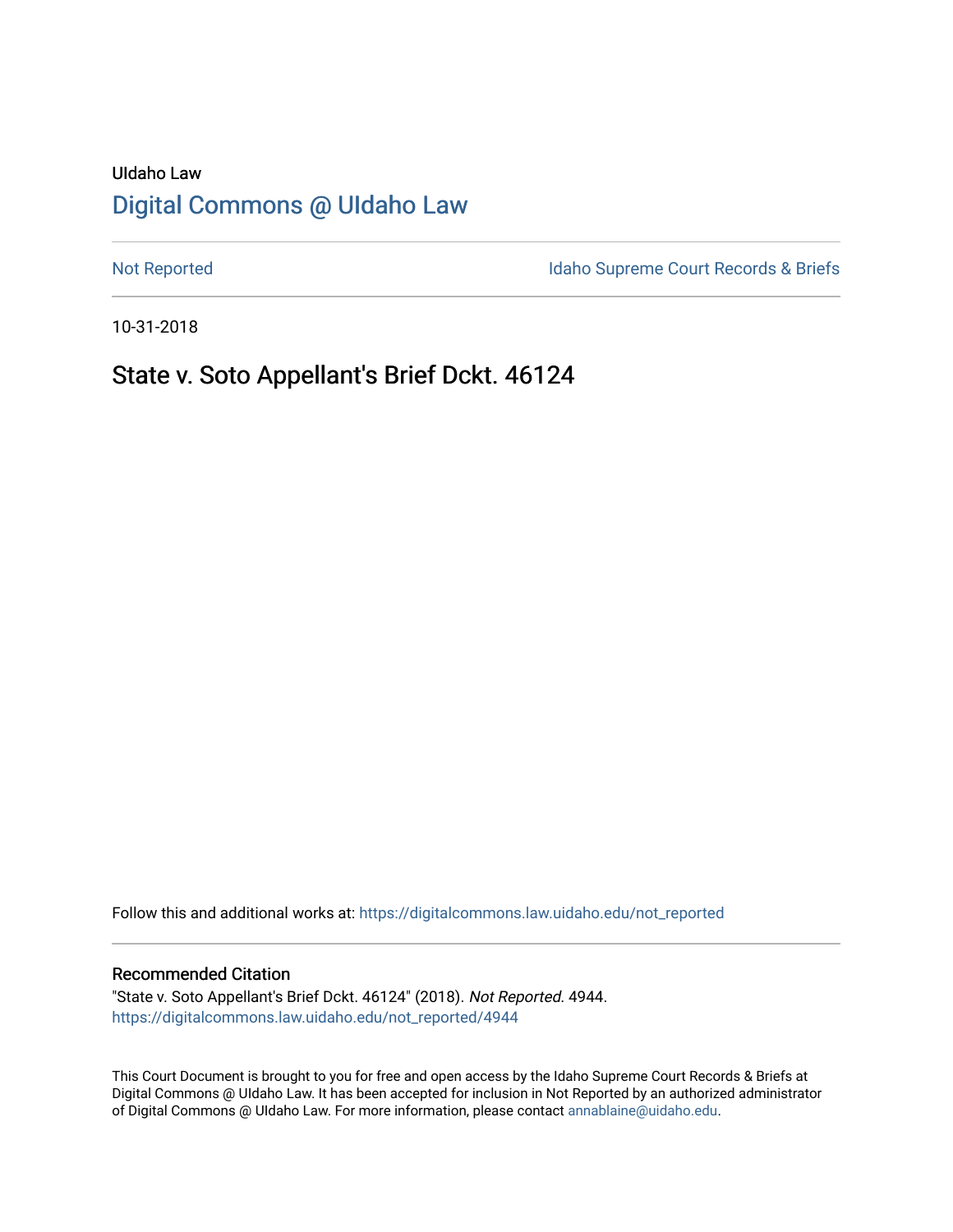Electronically Filed 10/31/2018 7:50 AM Idaho Supreme Court Karel Lehrman, Clerk of the Court By: Brad Thies, Deputy Clerk

ERIC D. FREDERICKSEN State Appellate Public Defender I.S.B. #6555

ELIZABETH ANN ALLRED Deputy State Appellate Public Defender I.S.B. #7259 322 E. Front Street, Suite 570 Boise, Idaho 83702 Phone: (208) 334-2712 Fax: (208) 334-2985 E-mail: documents@sapd.state.id.us

## IN THE SUPREME COURT OF THE STATE OF IDAHO

| STATE OF IDAHO,       |                             |
|-----------------------|-----------------------------|
|                       | NO. 46124                   |
| Plaintiff-Respondent, |                             |
|                       | ADA COUNTY NO. CR01-18-8451 |
| V.                    |                             |
|                       |                             |
| OMAR GUADALUPE SOTO,  | <b>APPELLANT'S BRIEF</b>    |
|                       |                             |
| Defendant-Appellant.  |                             |
|                       |                             |

## STATEMENT OF THE CASE

### Nature of the Case

Omar Guadalupe Soto appeals from the district court's Order Denying Rule 35 Motion for Reconsideration of Sentence. Mr. Soto was sentenced to a unified sentence of five years, with one and one-half years fixed, for his possession of a controlled substance conviction. Mr. Soto asserts that the district court abused its discretion by denying his Rule 35 motion for a reduction of sentence.

## Statement of the Facts & Course of Proceedings

On March 6, 2018, an Information was filed charging Mr. Soto with possession of a controlled substance, possession of drug paraphernalia, resisting and/or obstructing, and eluding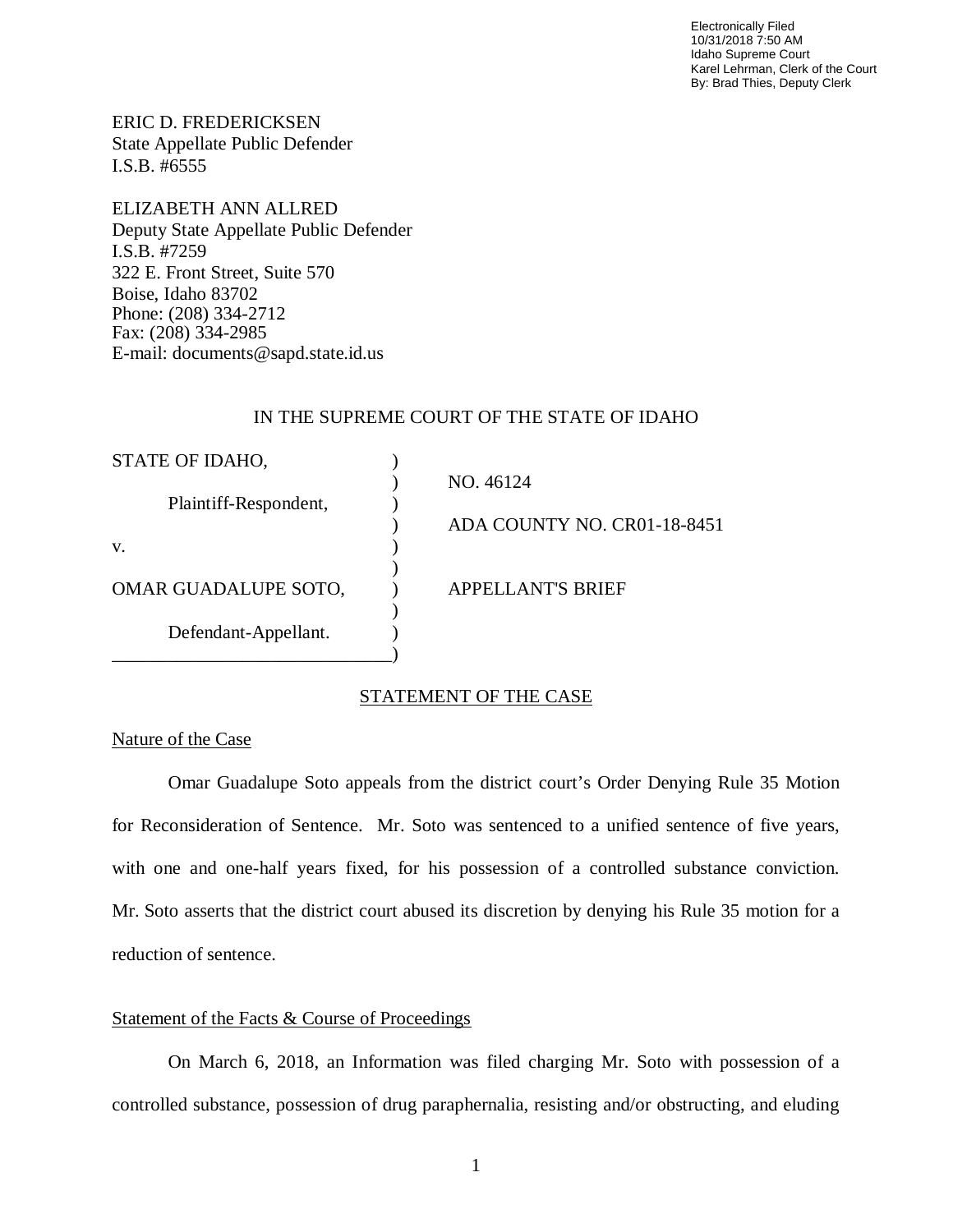a peace office. (R., pp.16-17.) Mr. Soto entered into a plea agreement in which he pleaded guilty to possession of a controlled substance and eluding and, in exchange, the remaining charges were dismissed. (R., pp.29-31.)

At sentencing, the prosecution recommended a unified sentence of five years, with one and one-half years fixed. (Tr., p.14, Ls.7-10.) Defense counsel requested a unified sentence of five years, with one year fixed. (Tr., p.17, Ls.20-21.) The district court imposed a unified sentence of five years, with one and one-half years fixed, for the possession of a controlled substance conviction, and forty-five days, for the eluding conviction. (R., pp.45-47.)

Mr. Soto filed a timely Motion for Reconsideration of Sentence and Memorandum in Support. (R., pp.55-56.) The motion was denied. (R., pp.59-62.) Mr. Soto filed a Notice of Appeal timely from the district court's Order Denying Rule 35 Motion for Reconsideration of Sentence. (R., pp.63-64.)

#### ISSUE

Did the district court abuse its discretion when it denied Mr. Soto's Idaho Criminal Rule 35 Motion?

#### ARGUMENT

A motion to alter an otherwise lawful sentence under Rule 35 is addressed to the sound discretion of the sentencing court, and essentially is a plea for leniency which may be granted if the sentence originally imposed was unduly severe. *State v. Trent*, 125 Idaho 251, 253 (Ct. App. 1994) (citing *State v. Forde*, 113 Idaho 21 (Ct. App.1987) and *State v. Lopez*, 106 Idaho 447 (Ct. App. 1984)). "The criteria for examining rulings denying the requested leniency are the same as those applied in determining whether the original sentence was reasonable." *Id*. (citing *Lopez*, 106 Idaho at 450).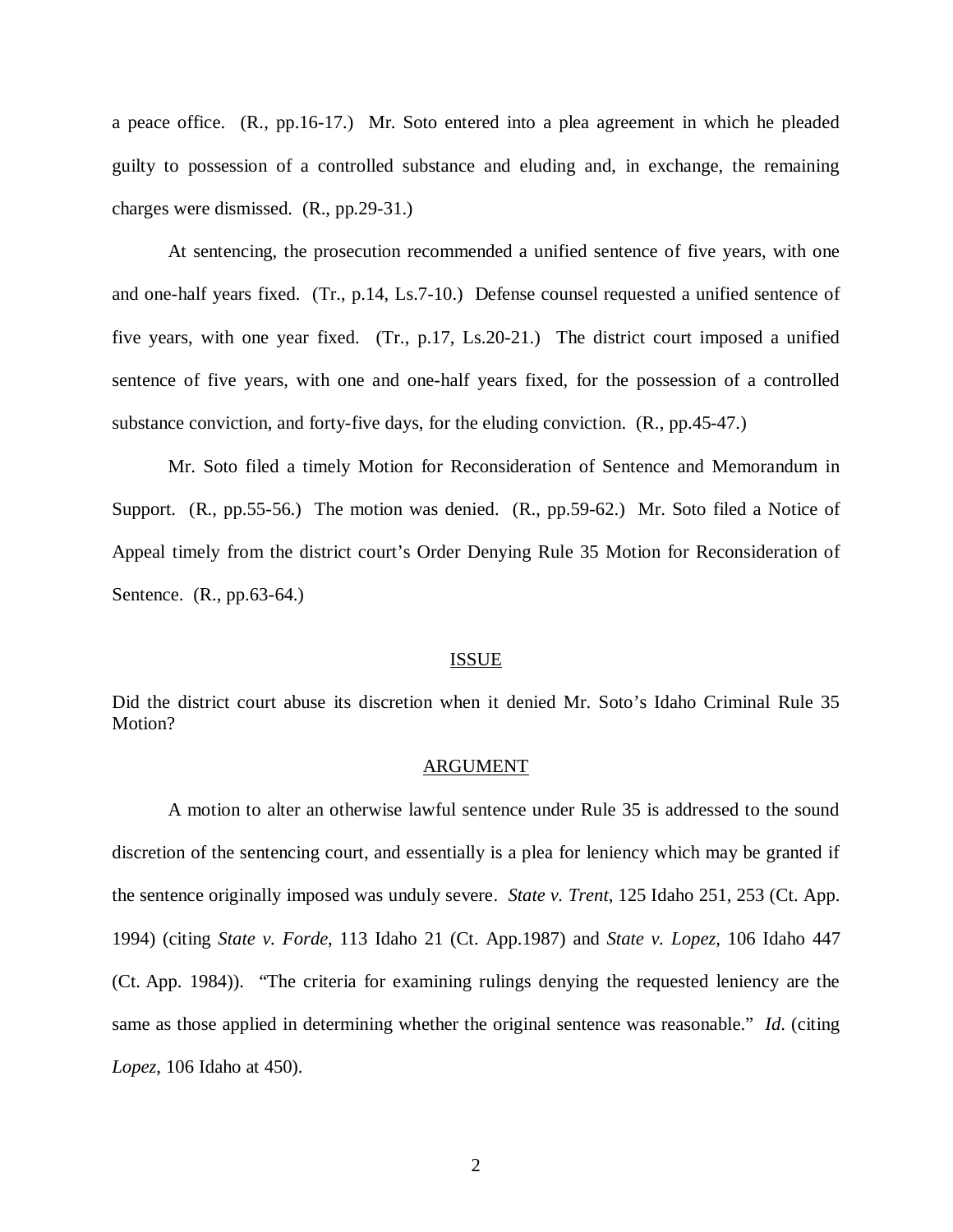The Idaho Supreme Court has held that, "'[w]here a sentence is within statutory limits, an appellant has the burden of showing a clear abuse of discretion on the part of the court imposing the sentence.'" *State v. Jackson*, 130 Idaho 293, 294 (1997) (quoting *State v. Cotton*, 100 Idaho 573, 577 (1979)). In order to show an abuse of discretion, Mr. Barrera must show that in light of the governing criteria, the sentence was excessive considering any view of the facts. *Id*. (citing *State v. Broadhead*, 120 Idaho 141, 145 (1991), *overruled on other grounds by State v. Brown*, 121 Idaho 385 (1992)). "When presenting a Rule 35 motion, the defendant must show that the sentence is excessive in light of new or additional information subsequently provided to the district court in support of the Rule 35 motion." *State v. Huffman*, 144 Idaho 201, 203 (2007).

Appellate courts use a three-part test for determining whether a district court abused its discretion: (1) whether the court correctly perceived that the issue was one of discretion; (2) whether the court acted within the outer boundaries of its discretion and consistently with the legal standards applicable to the specific choices available to it; and (3) whether it reached its decision by an exercise of reason. *State v. Stevens*, 146 Idaho 139, 143 (2008) (citing *[Sun Valley](https://a.next.westlaw.com/Link/Document/FullText?findType=Y&serNum=1991020453&pubNum=661&originatingDoc=Ib1fc665a58e011ddbc7bf97f340af743&refType=RP&fi=co_pp_sp_661_1000&originationContext=document&transitionType=DocumentItem&contextData=(sc.Folder*cid.e4ef799cd44b4f4184ec493464b042f9*oc.Search)#co_pp_sp_661_1000) [Shopping Ctr., Inc. v. Idaho Power Co](https://a.next.westlaw.com/Link/Document/FullText?findType=Y&serNum=1991020453&pubNum=661&originatingDoc=Ib1fc665a58e011ddbc7bf97f340af743&refType=RP&fi=co_pp_sp_661_1000&originationContext=document&transitionType=DocumentItem&contextData=(sc.Folder*cid.e4ef799cd44b4f4184ec493464b042f9*oc.Search)#co_pp_sp_661_1000)*., 119 Idaho 87, 94 (1991)).

Mr. Soto asserts that the district court failed to give proper weight and consideration to the new or additional information provided in support of his Rule 35 motion and, as a result, did not reach its decision by an exercise of reason.

Mr. Soto provided the following new or additional information in his Rule 35 motion:

. . . Mr. Soto is 25 and grew up in Caldwell. He has good family support in the community. Mr. Soto helps support his fiancée's 2 year old son, also Mr. Soto has a daughter who lives with her mother. Mr. Soto is very remorseful for the situation in which he has put himself and his family. Mr. Soto's own father died when he was young so he knows the impact a father's absence can have on a child. It is likely that the absence of a father played some role in Mr. Soto's problems in life. Despite his problems, Mr. Soto is remaining positive and upbeat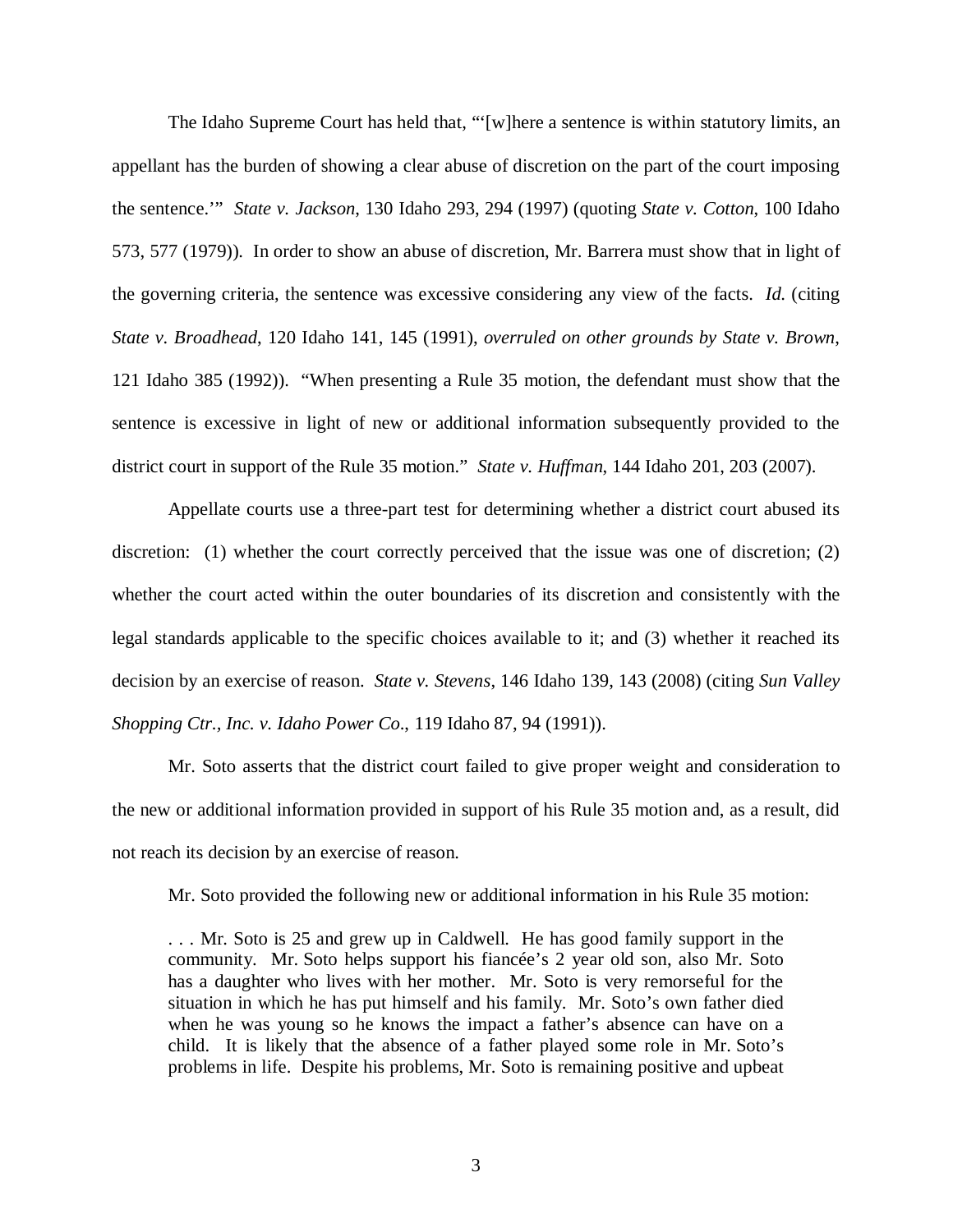about the future. That said, it is essential to the family that he return and support them as soon as possible. He stepped up and is supporting his fiancée's child.

Drugs have been his downfall, an Achilles heel so to speak. His struggles with substance abuse have led to poor decisions. Despite this, he is a hard worker, a valued employee, and has a job waiting for him in roofing and auto body repair with his family. He has recommitted himself to stay clean, participate in treatment, and focus on family and work when he is released. Mr. Soto is confident that he will succeed this time.

As such, Mr. Soto and his family ask that the Court consider reducing the fixed portion of his sentence to one year. With good behavior, this will allow him to be released a little sooner rather than later. This reduction is not much in the large scheme of the criminal justice system but it would mean the world to Mr. Soto and his family.

(R., pp.55-56.)

Additionally, Mr. Soto re-submitted a letter from his fiancée, Tiavone Pang, who wrote

that Mr. Soto is a hard worker and supports her family financially. (R., pp.57-58.)

Based upon the above information, Mr. Soto asserts that the district court abused its

discretion when it failed to reduce his sentence.

### **CONCLUSION**

Mr. Soto respectfully requests that this Court reduce his sentence as it deems appropriate.

Alternatively, he requests that the order denying his Rule 35 motion be vacated and the case remanded to the district court for further proceedings.

DATED this 31<sup>st</sup> day of October, 2018.

/s/ Elizabeth Ann Allred ELIZABETH ANN ALLRED Deputy State Appellate Public Defender